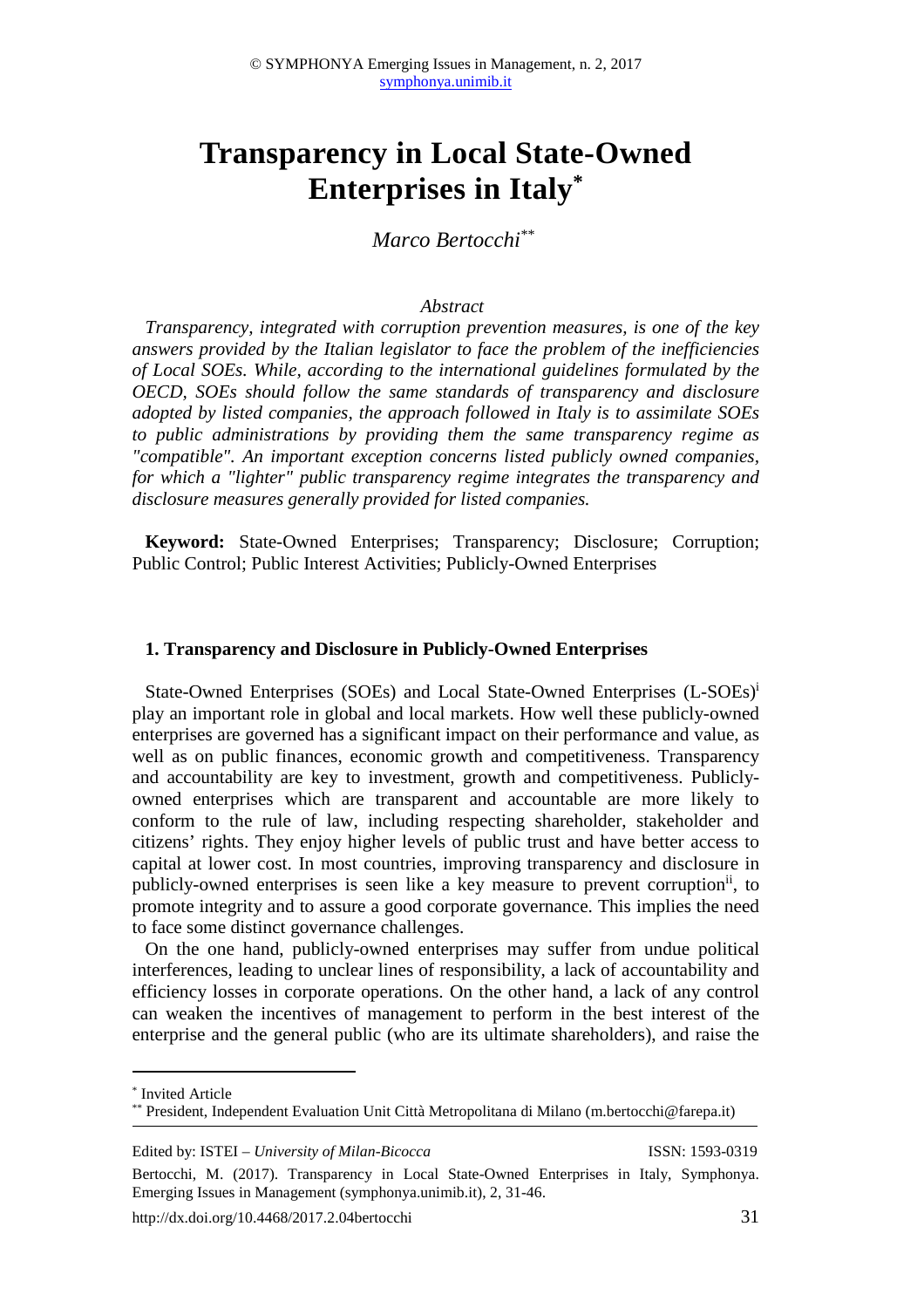likelihood of self-serving behavior by corporate insiders. Management of these enterprises may also be protected from two factors that are considered essential for management in private sector corporations, i.e. the possibility of takeover and the possibility of bankruptcy.

In such a complex context, the sensitivity towards the definition of corporate governance standards specific to public enterprises has increased.

In 2002, the OECD Working Group on Privatization and Corporate Governance of State Owned Assets started developing a set of non-binding guidelines for corporate governance of SOEs, in complement to the OECD Principles of Corporate Governance. After two years of consultation, the OECD Guidelines on Corporate Governance of State-Owned Enterprises (*SOEs Guidelines*) were adopted in April 2005.

In 2015, the SOEs Guidelines, which had served as a global benchmark for countries introducing governance reforms in the state-owned enterprises since their inception in 2005, were completely revised to take into account developments since their adoption and to reflect the experiences of 10 years implementation by a larger number of countries. The Guidelines are applicable to all SOEs pursuing economic activities, either exclusively or together with the pursuit of public policy objectives or the exercise of governmental authority or a governmental function<sup>iii</sup>.

The SOEs Guidelines are founded on the principle that SOEs should respect high standards of transparency and be subject to the same high-quality accounting, disclosure, compliance and auditing standards as listed companies. Disclosure and transparency is one of the seven key principles defined by the Guidelines (Table 1).

Transparency is reflected in three statements that should be required for a good governance of these enterprisesiv:

a) SOEs should report material financial and non-financial information on the enterprise in line with high quality internationally recognized standards of corporate disclosure, and including areas of significant concern for the state as an owner and the general public. This includes, in particular, SOE activities that are carried out in the public interest;

b) SOEs' annual financial statements should be subject to an independent external audit based on high-quality standards. Specific state control procedures do not substitute for an independent external audit;

c) the ownership entity should develop consistent reporting on SOEs and publish annually an aggregate report on SOEs. Good practice calls for the use of web-based communications to facilitate access by the general public.

|    | Rationales for state ownership                                |
|----|---------------------------------------------------------------|
| п  | The state's role as an owner                                  |
| Ш  | State-owned enterprises in the marketplace                    |
| IV | Equitable treatment of shareholders and other investors       |
|    | Stakeholder relations and responsible business                |
| VI | Disclosure and transparency                                   |
| VП | The responsibilities of the boards of state-owned enterprises |

**Table 1:** *Seven Principles of Corporate Governance of SOEs* 

*Source:* OECD (2015).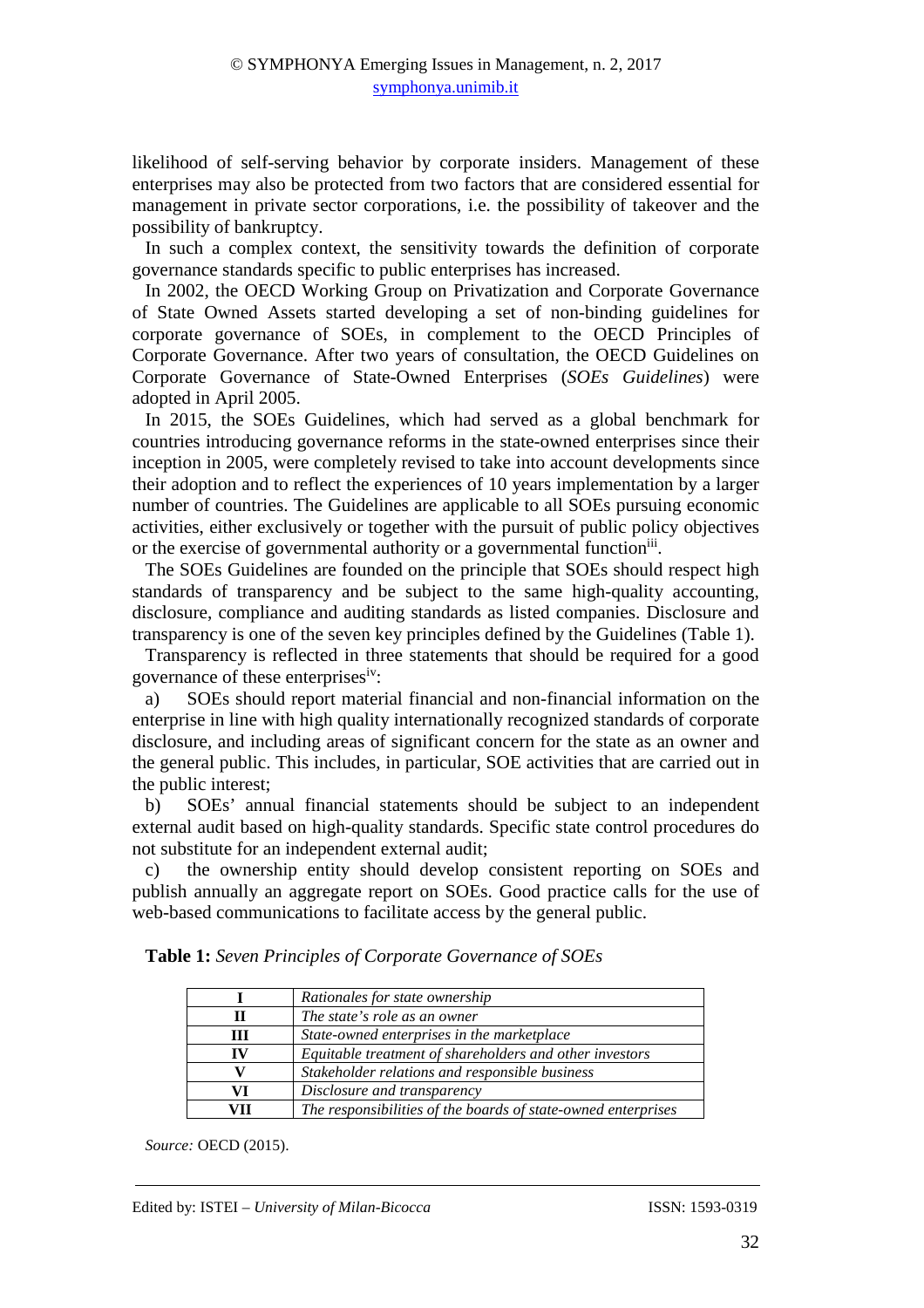These statements focus on the completeness and quality of information of the enterprise, on the need for independent auditing, and on a specific role of the ownership entity. The SOEs Guidelines further develop the first statement, by individuating the main categories of information that should be required for a transparent governance<sup>v</sup>:

- 1. a clear statement to the public of enterprise objectives and their fulfilment;
- 2. enterprise financial and operating results, including where relevant the costs and funding arrangements pertaining to public policy objectives;
- 3. the governance, ownership and voting structure of the enterprise, including the content of any corporate governance code or policy and implementation processes;
- 4. The remuneration of board members and key executives;
- 5. Board member qualifications, selection process, including board diversity policies, roles on other company boards and whether they are considered as independent by the SOE board;
- 6. Any material foreseeable risk factors and measures taken to manage such risks;
- 7. Any financial assistance, including guarantees, received from the state and commitments made on behalf of the SOE, including contractual commitments and liabilities arising from public-private partnerships;
- 8. Any material transactions with the state and other related entities;
- 9. Any relevant issues relating to employees and other stakeholders.

According to the SOEs Guidelines, the extension of transparency and disclosure should be related to enterprises size and to their commercial orientation. It also should not compromise the competitiveness of the enterprise in the marketplace<sup>vi</sup>.

Although the guidelines are specifically devoted to state-owned enterprises, they may, with due adaptation, be extended to companies owned by local authorities. This is particularly true for enterprises that provide services of general economic interest.

Anyway, 2015 OECD SOE Guidelines can represent a strong benchmark for all countries engaged on transparency reforms addressed to publicly owned enterprises. In the past few decades, many countries have taken a number of steps over the years to improve the efficiency and performance of state-owned enterprises. There has been some progress in terms of developing improved information disclosure by SOEs with an accelerated corporatization process of SOEs and application of adequate accounting standards. However, countries differ in terms of their degree of efforts and progress to develop and implement their SOE corporate disclosure and transparency. *"Many economically significant SOEs in the world still have not yet put in place comprehensive legal and regulatory framework for enhancing disclosure and transparency nor being systematically subject to high-quality international accounting and auditing standards. Also, many governments are not equipped with the system for detecting fiscal risk and contingent liabilities linked to SOEs"vii .*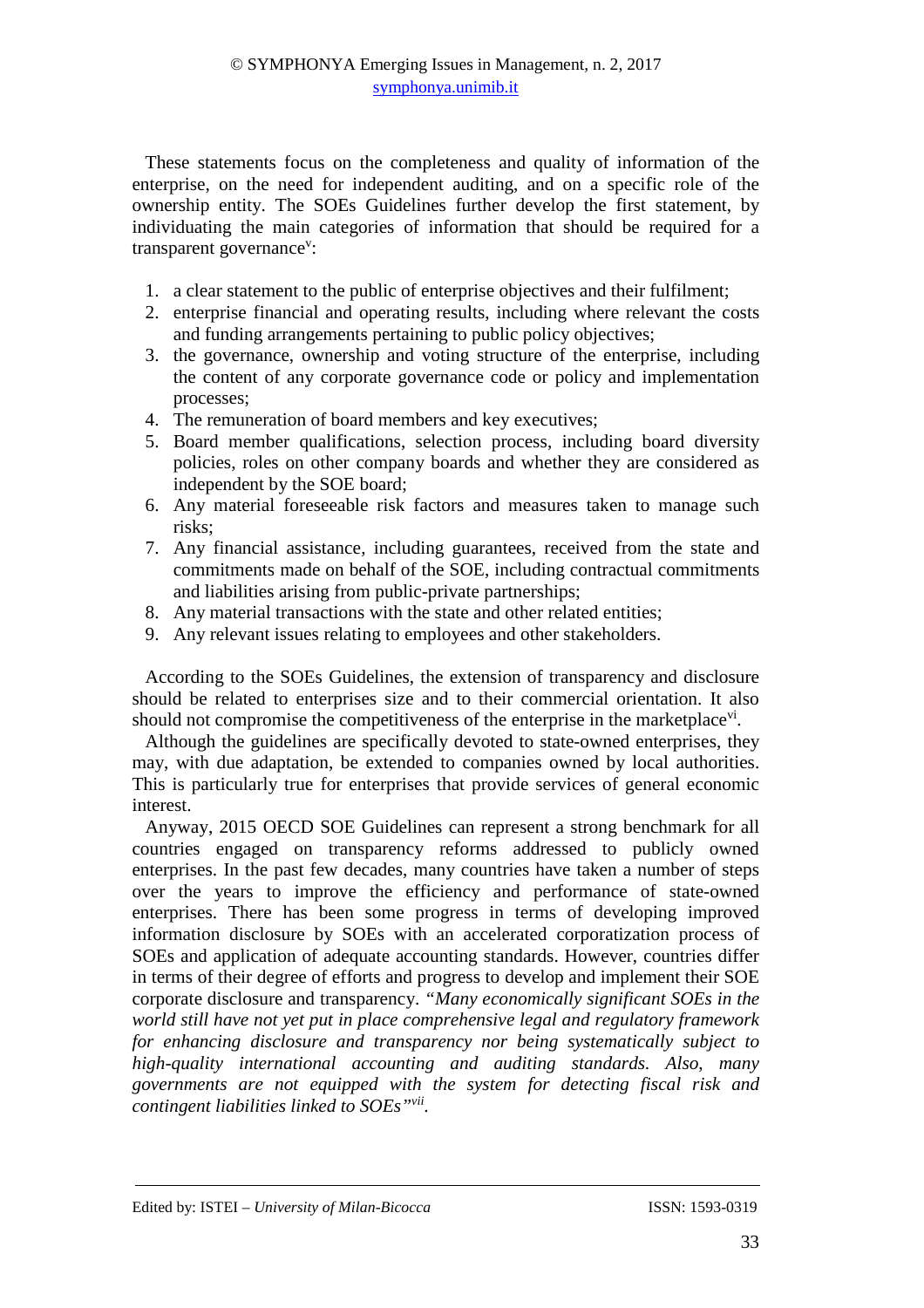## **2. The Context of Local State-Owned Enterprises in Italy**

In Italy, the focus on the public participations system has been growing both at the central and the territorial level, as the conviction that the use of the corporate tool can constitute a way of circumventing public finance constraints. In this respect, the legislator's constant attention is drawn to those behaviors that, although legitimate, are aimed at avoiding compliance with the new public finance rules<sup>viii</sup>. The phenomenon has spread nationally, but local government represents the institutional level in which the corporate tool has been used most frequently. L-SOEs in Italy have proliferated during the last two to three decades: the local public sector made an extensive use of the private law corporate structures in order to perform certain missions of its own, seeking for flexibility outside the bureaucratic structures and the related constraints on the use of public money (e.g. public procurement, recruiting, budget constraints), which were becoming more and more strong<sup>ix</sup>.

A large number of publicly and semi-publicly-owned enterprises, and other noncorporate entities (Table 2), have emerged, particularly at the regional and municipal level, active in several areas<sup>x</sup>:

- accomplishment of tasks of public interest;
- management of state assets;
- provision of local public services;
- provision of services on the open market like the standard private players.

Corporate entities are the main tool used by local authorities to implement economic activities.

**Table 2:** *Enterprises and other Entities owned by Local Authorities, distinct by Legal Form and Type of Participation* 

|                                              | <b>Type of</b><br>participation                |                                                |              |                       |                       |                       |              |  |  |
|----------------------------------------------|------------------------------------------------|------------------------------------------------|--------------|-----------------------|-----------------------|-----------------------|--------------|--|--|
|                                              | <b>Totally public</b>                          | <b>Mixed with</b>                              |              | 50% public Mixed with |                       |                       |              |  |  |
| <b>Legal</b> form                            | <b>Unique</b><br>shareholder or<br>partecipant | More<br>shareholders or<br><i>participants</i> | <b>Total</b> | public<br>prevalence  | and $50\%$<br>private | private<br>prevalence | <b>Total</b> |  |  |
| Jont stock company                           | 297                                            | 299                                            | 596          | 744                   | 15                    | 508                   | 1.863        |  |  |
| Limited liability company                    | 689                                            | 295                                            | 984          | 611                   | 23                    | 536                   | 2.154        |  |  |
| Consortium company                           | 12                                             | 93                                             | 105          | 326                   | 5                     | <b>270</b>            | 706          |  |  |
| Cooperative company                          |                                                | 11                                             | 11           | 46                    |                       | 135                   | 192          |  |  |
| Consortium                                   | 9                                              | 231                                            | 240          | 519                   | 13                    | 97                    | 869          |  |  |
| Foundation                                   | 113                                            | 74                                             | 187          | 170                   | 21                    | 194                   | 572          |  |  |
| <i>Institution</i>                           | 135                                            | 5                                              | 140          | 3                     |                       |                       | 143          |  |  |
| Municipal enterprise<br>("Azienda speciale") | 181                                            | 16                                             | 197          | 29                    |                       |                       | 226          |  |  |
| Other forms                                  | 90                                             | 92                                             | 182          | 211                   | 5                     | 58                    | 456          |  |  |
| <b>TOTAL</b>                                 | 1.526                                          | 1.116                                          | 2.642        | 2.659                 | 82                    | 1.798                 | 7.181        |  |  |

*Source:* Corte dei Conti (2016)

In 2014, around 27% of the L-SOEs reported a loss, which suggests an underlying widespread problem of bad management (Table  $3^{xi}$ ). The percentage of loss-making SOEs was even higher before the crisis (38.9% in 2007) indicating that this is a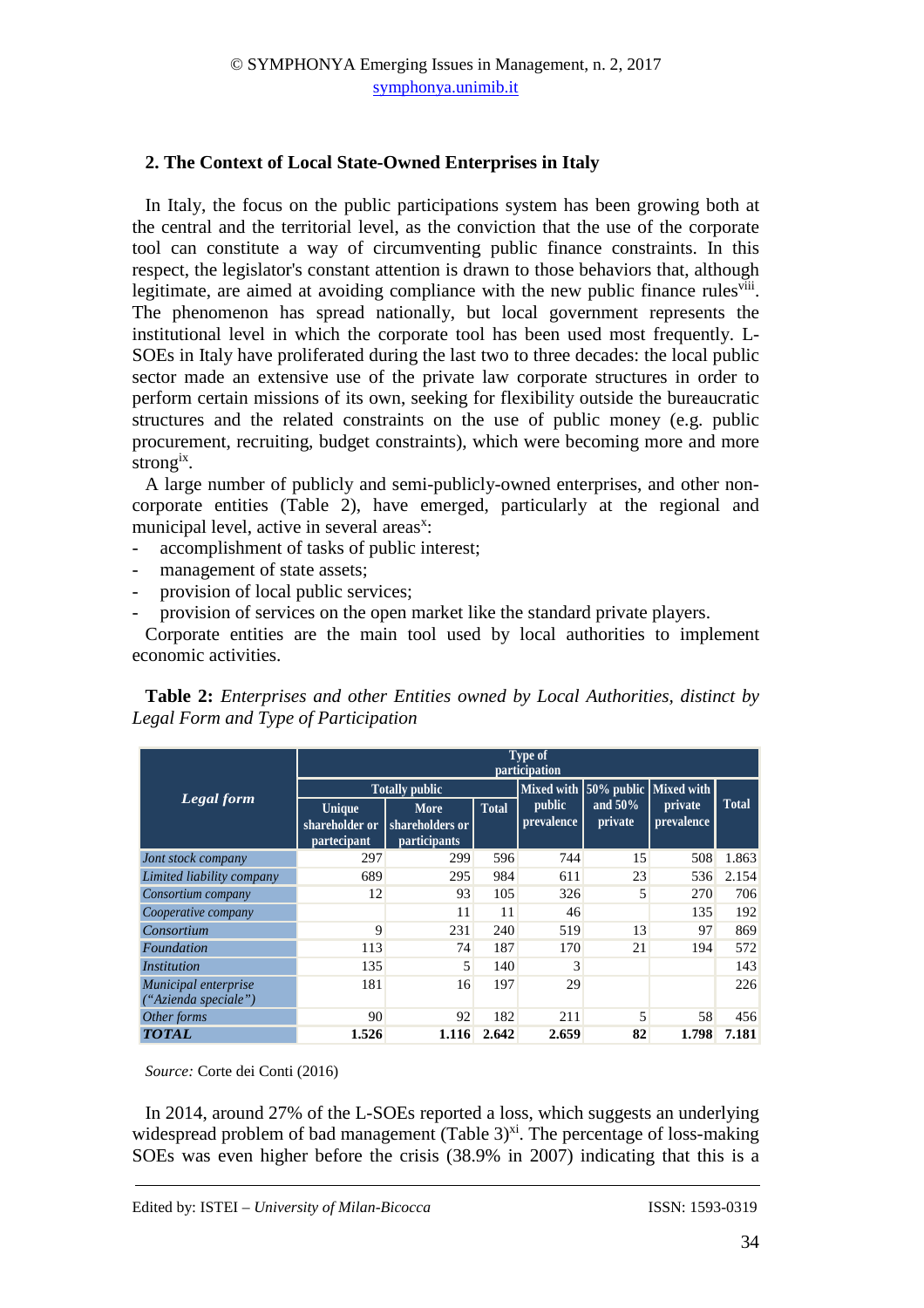structural feature, and not a cyclical one<sup>xii</sup>.

|                                                          | Total L-    | 2012                               |                            |                                    | 2013                | 2014                               |                            |
|----------------------------------------------------------|-------------|------------------------------------|----------------------------|------------------------------------|---------------------|------------------------------------|----------------------------|
| <b>Type of participation</b>                             | <b>SOEs</b> | No. Loss-<br>making<br><b>SOEs</b> | Amount of<br><b>losses</b> | No. Loss-<br>making<br><b>SOEs</b> | Amount of<br>losses | No. Loss-<br>making<br><b>SOEs</b> | <b>Amount of</b><br>losses |
| Totally public with unique<br>shareholder or participant | 705         | 190                                | 128.009.454                | 172                                | 167.726.118         | 168                                | 100.585.908                |
| Totally public with more<br>shareholder or participant   | 561         | 146                                | 83.053.488                 | 146                                | 121.708.622         | 141                                | 96.999.148                 |
| Mixed with public prevalence                             | 1.390       | 394                                | 418.828.552                | 369                                | 448.529.370         | 365                                | 246.306.104                |
| 50% public and 50% private                               | 28          |                                    | 611.699                    |                                    | 435.947             |                                    | 113.683                    |
| Mixed with public prevalence                             | 770         | 276                                | 237.454.276                | 264                                | 181.861.029         | 258                                | 292.809.252                |
| <b>TOTAL</b>                                             | 3.454       | 1.014                              | 867.957.469                | 958                                | 920.261.086         | 937                                | 736.814.095                |

**Table 3:** *Number and amount of losses of L-SOEs* 

*Source:* Corte dei Conti (2016).

Since several years, there is the need to improve the overall performance of Local SOEs, at both national and European level<sup>xiii</sup>.

Among the reasons that required new reform measures, there is the finding that losses of L-SOEs are charged on public entities' budget, with transfers aimed at covering the deficits of these bodies and consequently contributing to the increase in public deficit. The European Commission recently underlined the importance of the governmental initiatives taken to tackle the root causes of inefficiency in stateowned enterprises and local public services. "The new framework aims to regulate systematically state-owned enterprises in line with the principles of efficient management, protection of competition and the need to reduce public expenditure. New L-SOEs need to be justified against other alternatives and fall within the institutional goals of the public authority, subject to prior control by the Court of Auditors. The latter shall also be responsible to review annual rationalization reports. The role of participating public authorities is aligned to the position of regular shareholders. […] Important measures are also proposed to revise the legal framework for local public services in order to strengthen competition and improve efficiency"xiv. The response of the Italian legislator, during the last years, passes through a set of measures aimed at improving the overall performance and transparency of Local SOEs:

- introduction and reinforcement of specific internal controls on SOEs by local authorities, together with new external audits carried out by the Court of auditor (arts. 147*Quater* and 148 of Leg. Decree no. 267/2000, introduced by the Leg. Decree no. 274/2012, art. 19 Leg. Decree no. 175/2016);
- obligation to prepare the consolidated financial statements for local and regional authorities (Leg. Decree no. 118/2011);
- measures aimed at the rationalization of the Local State-Owned Enterprises, reducing the public intervention in sectors non-directly related to public policy functions (Law no. 190/2014, arts. 20 and 24 Leg. Decree no. 175/2016,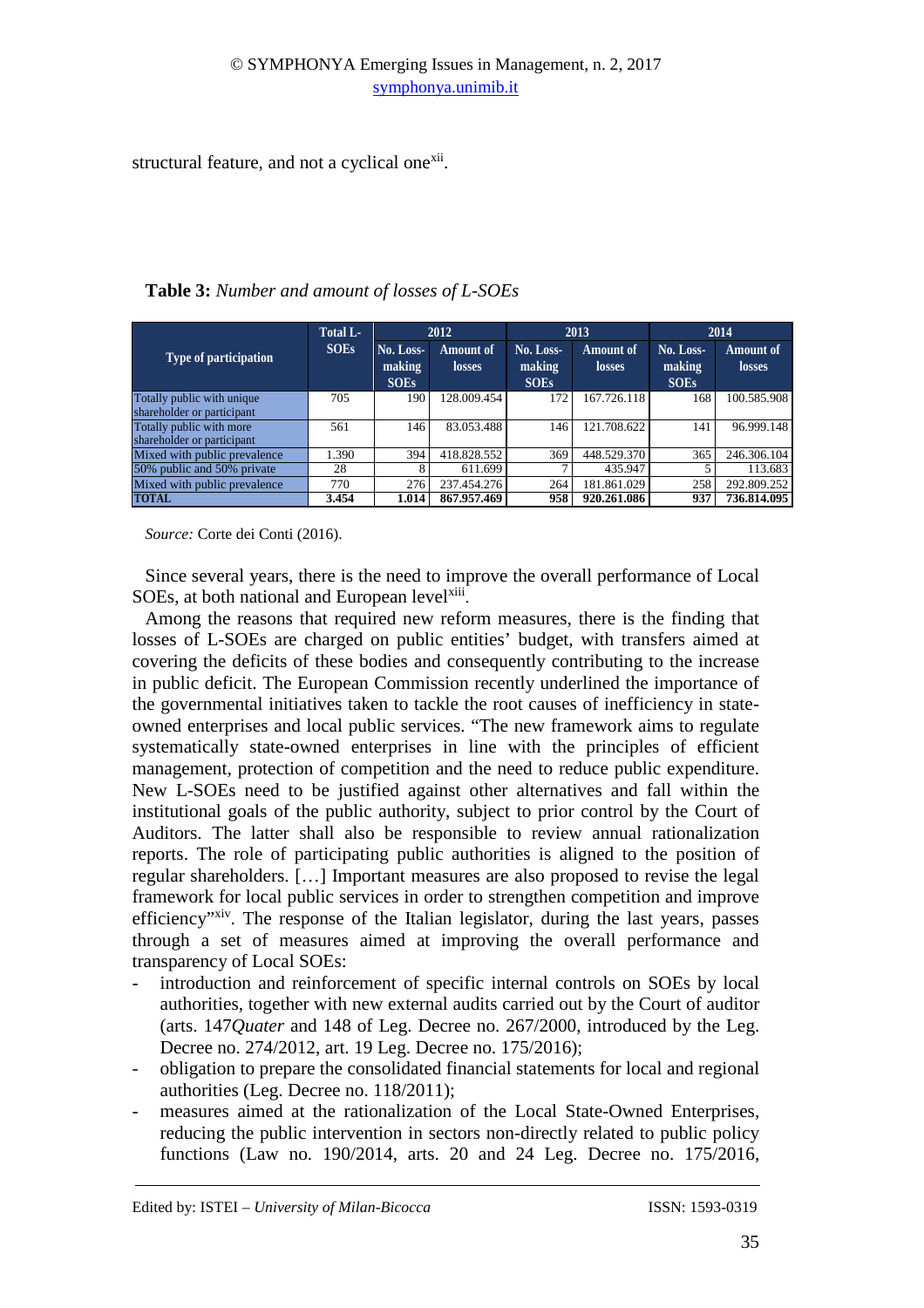modified by Leg. Decree no. 100/2017);

- introduction and reinforcement of transparency and disclosure measures, in the context of the whole system of corruption prevention, according to similar principles to those established for public administrations (Law no. 190/2012, Leg. Decree no. 33/2013, National Anticorruption Plan 2013, ANAC XV Guidelines no. 8/2015, National Anticorruption Plan 2016, Leg. Decree no. 97/2016, ANAC Guidelines 26/4/17, in consultation).
- Focusing on transparency and disclosure measures (Figure 1), some specific features of the evolution of Italian legislation can be highlighted:
- some transparency rules had previously been defined in 2009 with Leg. Decree no. 150/2009 ("Decreto Brunetta"). These rules affected only public administrations and were not extended to SOEs. SOEs were included into the scope of application of the rules on transparency and anti-corruption only with Law no. 190/2012;
- since Law no. 190/2012, transparency measures have been integrated into the anti-corruption strategy, both at the national and the local level. A key role, in this direction, has been played by the National Anticorruption Plans (NPA) released in 2013 and in 2016;
- a specific discipline for SOEs and L-SOEs was only defined in 2015 by ANAC Guidelines<sup>xvi</sup>. This means that the first two vears of application of transparency rules for public enterprises were characterized by strong uncertainty. There were many difficulties in transposing rules defined for public administrations in the operational reality of enterprises governed by private law;
- the transparency reform introduced by Leg. Decree no. 97/16 has made significant changes in many aspects of the regulatory framework. In particular, this decree redefined the ways in which public enterprises should implement transparency measures (see more in the next chapters). For this reason, ANAC has released a draft of the new SOE guidelines on 26/4/2017 for consultation. At the time of writing, the final version of these guidelines has not yet been published.

# **Figure 1:** *Transparency: the Evolution of Italian Legislation for SOEs*



At present, the implementation of transparency and disclosure measures for L-SOEs is based on the following principles:

- the definition of the scope of transparency for SOEs, using, as discriminatory criteria, the existence of public control and the management activities of public interest governed by national law or by the European Union;
- the definition of a specific organizational model for transparency management;
- a differentiated application framework in relation to the level of participation and / or control by public administrations.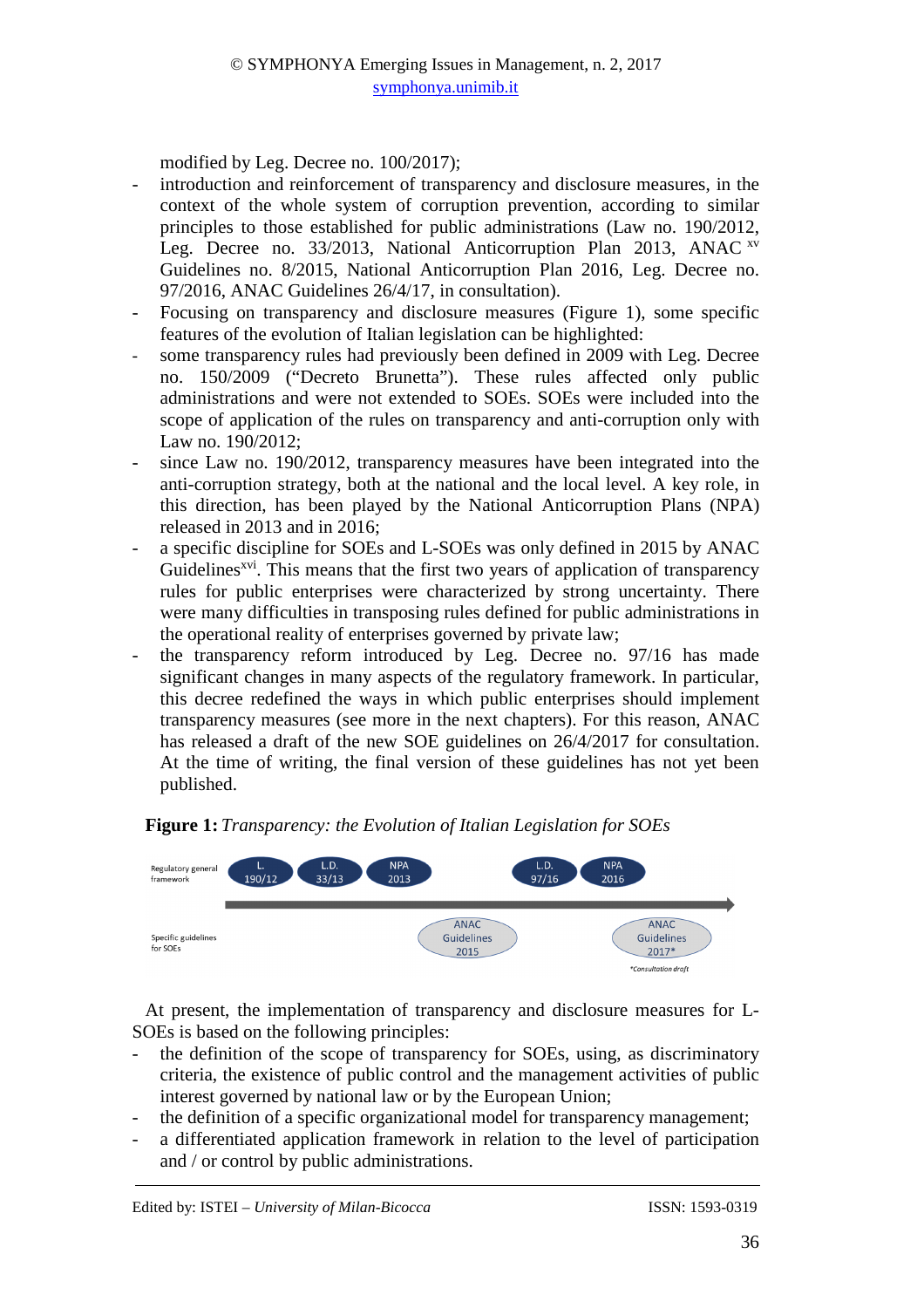# **3. The Scope of Application: Public Control and Activities of Public Interest As Discriminatory Criteria**

The transparency reform introduced by Leg. Decree no. 97/16 has modified the scope of application of transparency rules.

Article 2-bis of Leg. Decree no. 33/2013 replaces the old article 11 of the same decree. This new article:

- establishes an organic transparency discipline applicable to all public administrations;
- extends the same regime, 'as compatible', also to other public entities (not included in public administrations) and private (private companies and other private bodies controlled by public administrations);
- sets a different, less stringent, discipline for private law entities (companies and other bodies) only participated by public administrations, limited to public interest activities that they carry out.

Article 2-bis para. 2 makes an important exception to listed companies, excluding them from the application of the transparency measures provided for companies under public control. The existence of the requirement of public control and the pursuit of public interest activities are therefore the two main criteria used by the legislator to define the rules for the application of transparency measures by the SOEs. The new regulatory framework confirms the distinction made with ANAC Resolution no. 8/2015 between private law bodies controlled by public administrations, which are subject to transparency to both their organization and to the whole of their activities, and private law entities with public non-control participation, subject to transparency only in relation to public interest activities carried out (Figure 2).



**Figure 2:** *Transparency: the Scope of Application for Local SOEs*

Level of public participation

#### **3.1 The Concept of Public Control**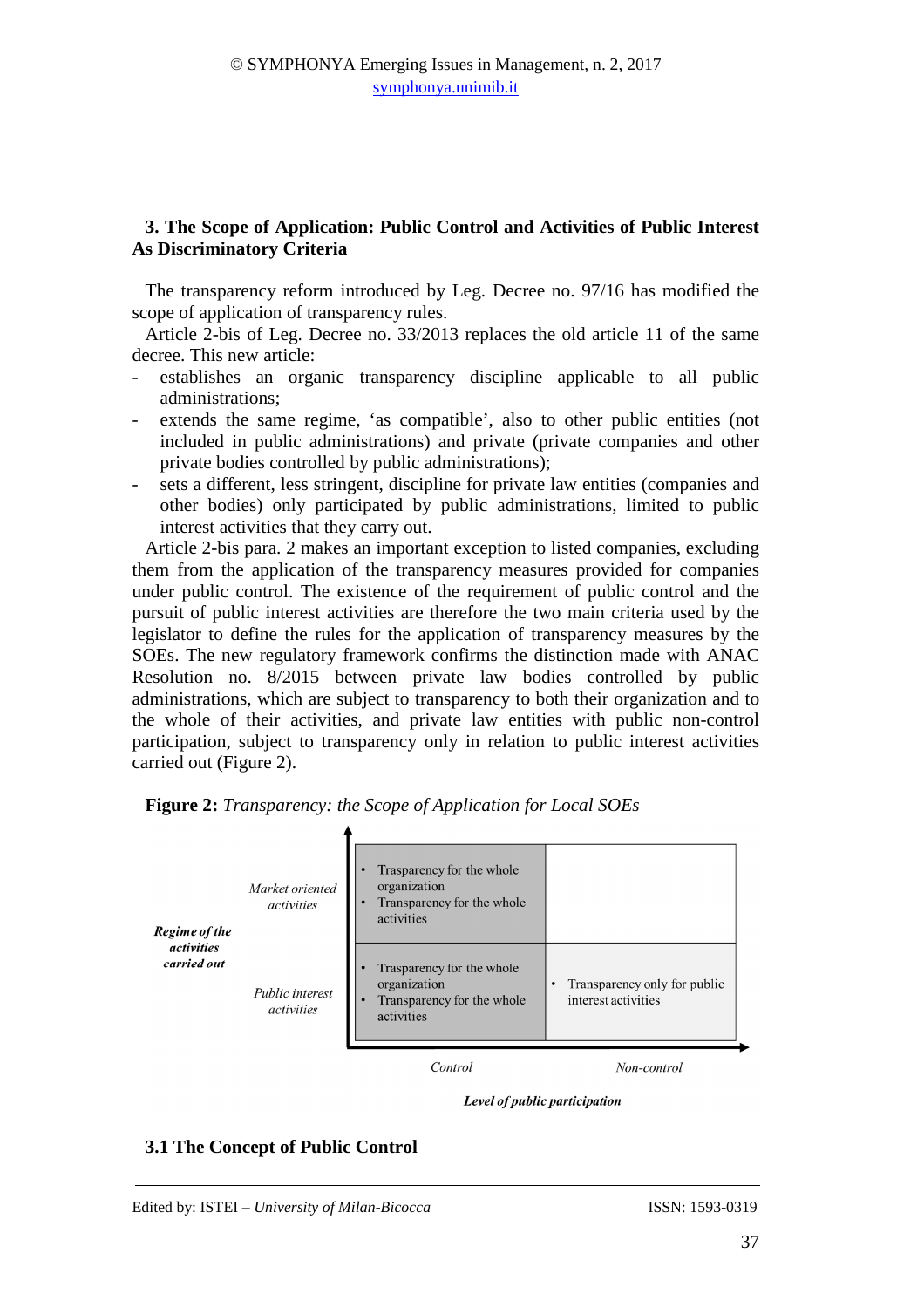The new Art. 2-bis para. 2 lett. b) of Leg. Decree no. 33/2013 has expanded the definition of public control for companies previously used in the law of transparency, referring directly to the one provided by Leg. Decree no.  $175/2016$ <sup>xvii</sup>. Therefore, the definition of control includes:

- the cases already considered by the ANAC Resolution no. 8/2015, i.e. companies in which another company has a majority of the votes cast in the ordinary shareholders' meeting (Civil Code, Art. 2359, para. 1, point 1), and companies in which another company has voting rights sufficient to exercise dominant influence in the ordinary shareholders' meeting (Art- 2359, para. 1, point 2);
- the case in which a company is under the dominant influence of another company by virtue of particular contractual constraints with it (Art. 2359 para.  $1$ , point  $3$ <sup>xviii</sup>.

The definition of public control includes also the situation in which the control of a company is exercised jointly by a plurality of administrations, that is, in the case of fractional participation between several administrations which can determine a situation in which the company is still under public control<sup>xix</sup>.

Conversely, the definition of "public participation company" refers to companies in which the public administration or a public controlled company holds a shareholding without control.

# **3.2 The Concept of Public Interest Activities**

Article 2-bis para. 3 of Leg. Decree no. 33/2013 qualifies public interest activities such as 'Public interest activities governed by national or European Union law'.

This concept includes the exercise of administrative functions, the production of goods and services for public administrations and the management of public services. It follows that activities are certainly considered of public interest if they are so qualified by a statutory or constitutional law and by the statutes of the companies or by the service contract.

For a better clarification of the definition of public interest activities, the ANAC refers directly to art. 4 of Leg. Decree no. 175/2016, which lists the activities that allow public administrations to keep or buy shareholdings $^{xx}$ . In addition to the activities that the law directly qualifies as of public interest, these are also those for which the rules of national law or the European Union provide for the attribution to the public administration of powers of regulation, supervision or control. The attribution of these powers suggests that the activity carried out should be of public interest. As a general guideline,  $ANAC^{xxi}$  states that it is the burden of the individual companies, in agreement with the controlling or participating administrations, to clearly indicate which activities fall within those of "public interest governed by national or European Union law" and those which, instead, are not.

### **4. The Organizational Model for Transparency Management**

The Leg. Decree no. 33/2013 (as modified by Leg. Decree 97/16) sets an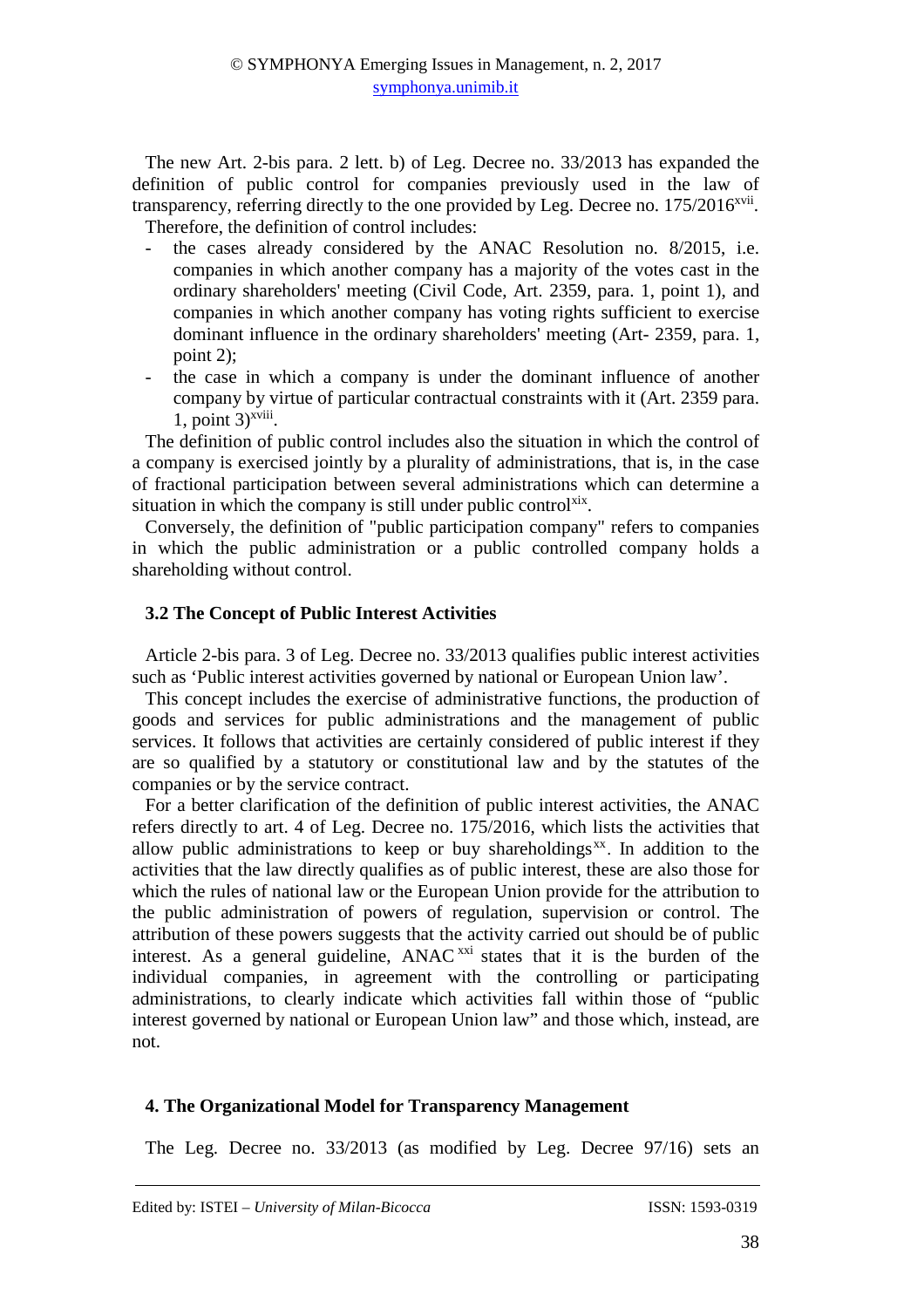organizational model for transparency management in SOEs which is based on these key aspects:

- the identification, within the organization, of a Responsible for Corruption Prevention and Transparency (RCPT);
- the obligation to publish data, documents and information regarding the organization and its activities;
- the creation of a specific section of the internet site, called 'Società trasparente', dedicated to the publication of such information;
- the civic access, by citizens, to data, documents and information held by the organization;
- the integration of transparency into corruption prevention measures.

This organizational model is based on the same principles defined for public administrations, but with some adaptations to the context of private law entities. It also has a different level of implementation depending on the level of public participation in the company<sup>xxii</sup>.

# **4.1 The Responsible for Corruption Prevention and Transparency**

With the reform carried out by the Leg. Decree no. 97/16 roles responsible for the prevention of corruption and responsible for transparency have been unified into one.

As well as public administrations, SOEs must also appoint a RCPT. In order to make the appointment mandatory, companies adopt, preferably by means of statutory amendments, but possibly also in other forms, the appropriate adjustments, which in any case must contain a clear indication of the subject that will perform the functions of RCPT. The RCPT is appointed by the company's board of directors, or other bodies with equivalent functions. The nomination data must be transmitted to the ANAC. The ANAC states that RPCT functions should be entrusted to one of the company's executives xxiii. The company's governing bodies therefore appoint as an RPCT a running officer at the company, assigning him, with the same act of assignment, the functions and powers appropriate for carrying out the assignment with full autonomy and effectiveness. When making this choice, the company will have to look at possible conflicts of interest and avoid, as far as possible, the designation of managers responsible for those areas within the company, among those with areas at greater risk of corruption. Regarding transparency, the RCPT:

- has a permanent control over the company's compliance with the publication requirements of the current legislation, ensuring the completeness, clarity and updating of the published information;
- reports to The Board of Directors, the Supervisory Body provided by Leg. Decree no.  $231/2001^{xxiv}$  and to the ANAC, cases of non-fulfillment or delayed fulfillment of the obligation to publish;
- controls the regular implementation of civic access.

### **4.2 The Publication of Mandatory Information**

L-SOEs must publish data, documents and information about their organization and activities in accordance with the provisions of Leg. Decree no. 33/2013. The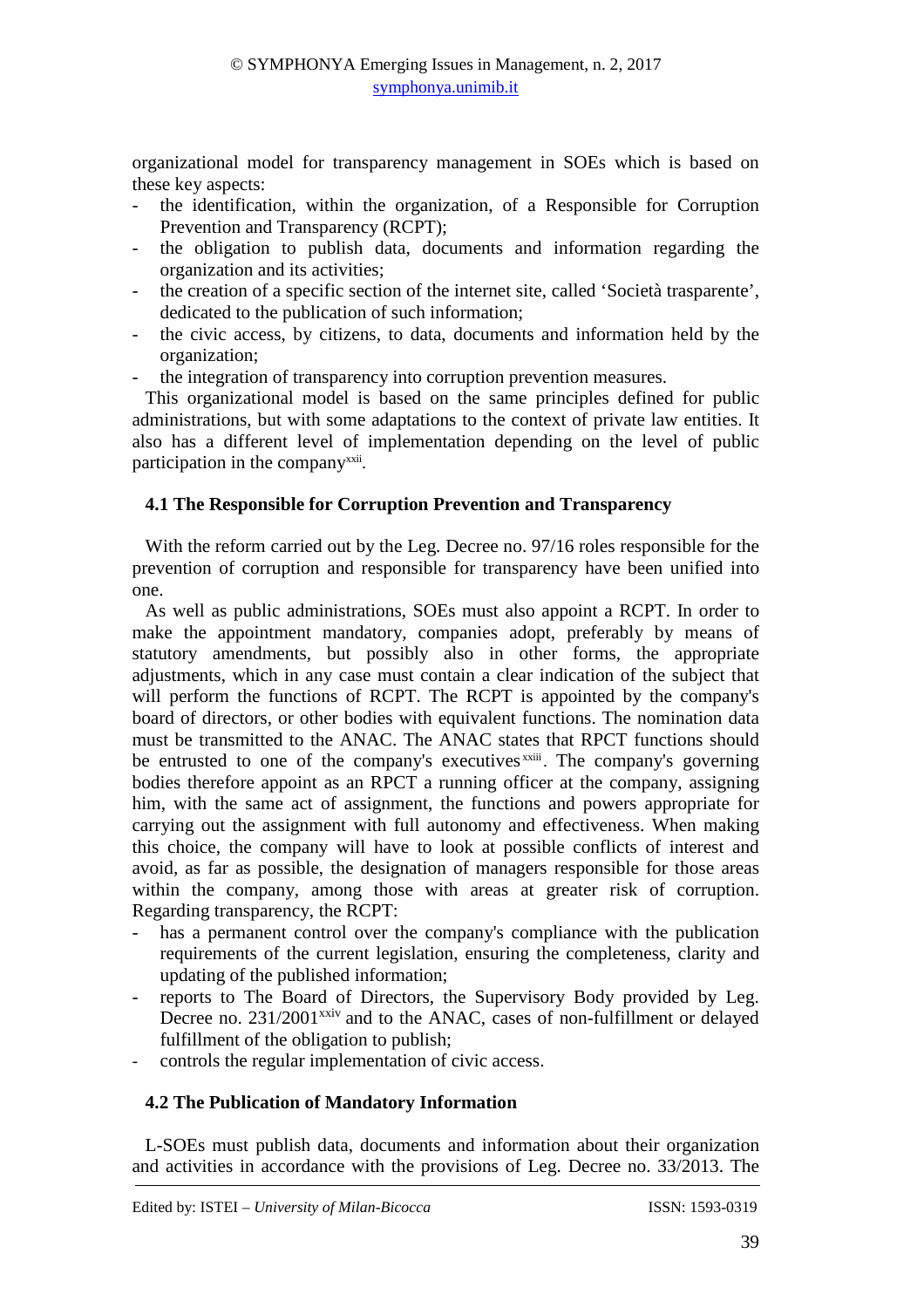ANAC guidelines provide, in a specific attachment, the specifications and adaptations that companies must carry out in relation to the obligations initially envisaged for public administrations<sup>xxv</sup>.

#### **4.3 Website - Section 'Società trasparente'**

For L-SOEs it is not enough to ensure the publication of mandatory information. They are also obliged to set up on their own website a special section, called "Società trasparente", in which to publish the data and information pursuant to Legislative Decree no. 33/2013. In order to limit the burden of transparency, if the companies do not have a website, the parent administrations will have to make available a section of their site where the subsidiaries can set up the "Società trasparente" section and publish the data, without prejudice to their respective responsibilities.

#### **4.4 Civic access**

The reform made by Legislative Decree no. 97/2016 has expanded the definition of civic access, dividing it into two types<sup>xxvi</sup>:

- 'simple' civic access, already regulated by the previous legislation, concerning the right of anyone to apply for a public administration to publish compulsory information by law if he has not yet done so;
- 'generalized' civic access, consisting in the right of anyone to request access to data, documents and information held by public administrations, further than those for which mandatory publication is required, while respecting the limits of public and private interests protected by the law.

L-SOEs are also required to implement both 'simple' civic access, and 'generalized' civic access.

'Generalized' civic access is provided for data, documents and information that are not already published in compliance with the publication requirements already indicated, and it is subject to the limits set forth in Article 5-bis of Legislative Decree no. 33/2013.

#### **4.5 Integration of transparency in corruption prevention measures**

Integration of transparency into anti-corruption measures is one of the main key aspects of the reform made by Legislative Decree no. 97/2016.

For this reason, the obligation to draw up a specific Triennial Plan for Transparency has been abolished. Now, L-SOEs are obliged to include transparency measures in a special section of the document containing the 'Model 231' supplementary corruption prevention measures, or the only document containing together the integrative measures and measures of the "Model 231"<sup>xxvii</sup>. This section identifies organizational measures to ensure the regularity and timeliness of the flow of information to be published, including a specific system of responsibilities and indicating the names of those responsible for the transmission and publication of data, information and documents for which are subject to the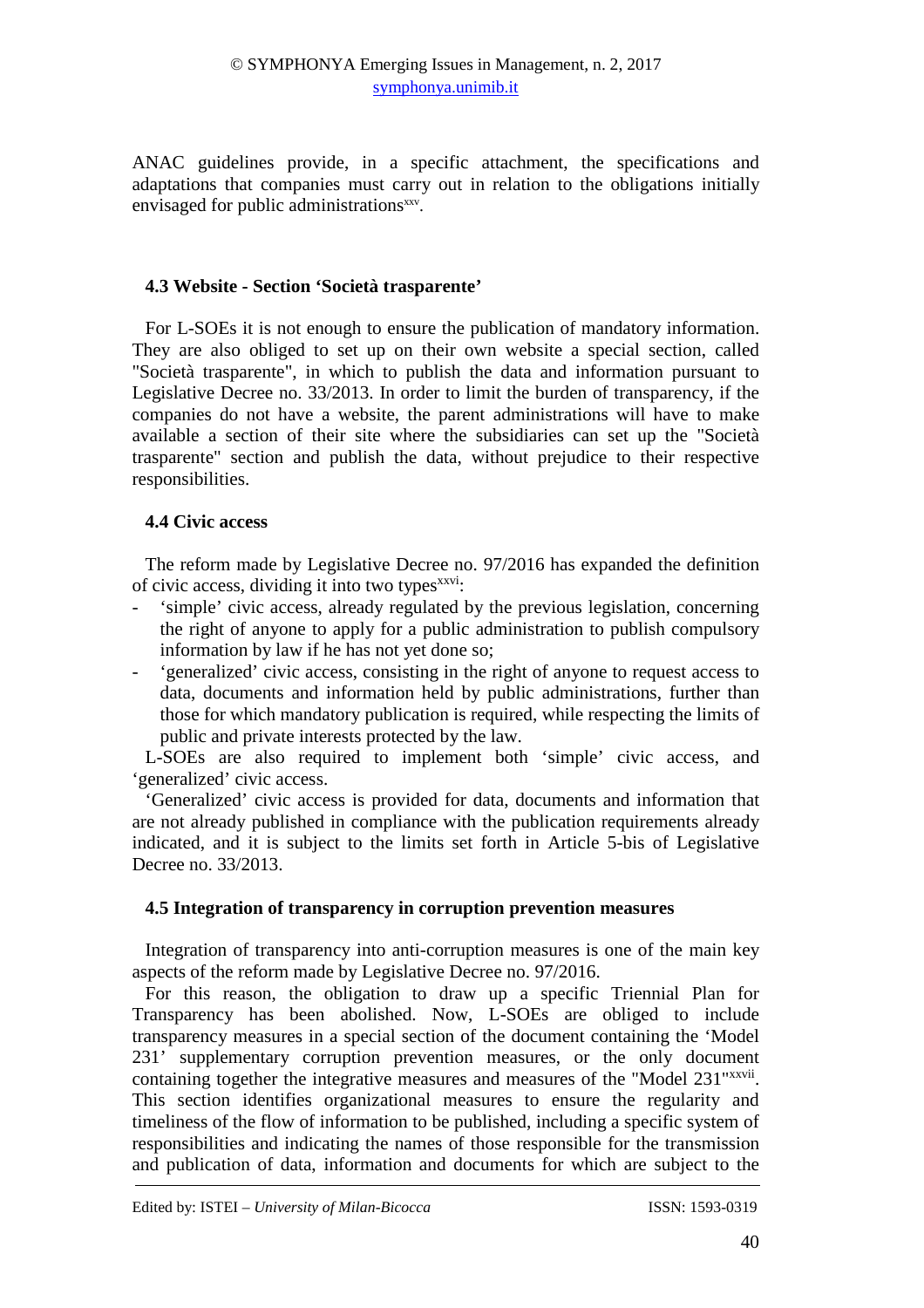obligation of publication. The objectives of transparency must therefore be articulated and detailed not only in relation to the RCPT but also to the other parties involved in the implementation of the transparency measures provided by the rules or introduced by the company itself.

#### **5. A Differentiated Level of Implementation**

The Legislative Decree no. 33/2013 and the ANAC Guidelines define a differentiated level of implementation of the organizational model of transparency management described in the previous chapter.

First of all, it should be noted that Article 2-bis of Legislative Decree no. 33/2013 extends the transparency regime for public administrations to other public and private entities 'as compatible'.

ANAC states that the compatibility clause should be assessed in relation to the typology of entities and companies, taking due account of the distinctive features that characterize their structure: compatibility, therefore, should not be examined case by case but should be evaluated in general<sup>xxviii</sup>.

Regarding to L-SOEs, compatibility should be assessed in relation to the type of activities carried out, distinguishing between:

- activities that certainly are of public interest;

- activities exercised in competition with other economic operators.

Finally, it is necessary to have regard to the regulatory regime already applicable to different types of entities based on other regulatory sources, in order to avoid duplication of obligations.

The way companies must implement this model depends on the level of public participation in their share capital. A special discipline is provided for listed companies (Table 4).

|                                                                  | <b>Companies under</b><br>public control | <b>Companies under</b><br>public participation               | <b>Listed companies</b>                                      |
|------------------------------------------------------------------|------------------------------------------|--------------------------------------------------------------|--------------------------------------------------------------|
| Responsible<br>Corruption<br>for<br>Prevention and Transparency  | Yes                                      | Not mandatory                                                | Not mandatory                                                |
| Publication<br>οf<br>mandatory<br>information                    | Whole organization<br>Whole activities   | Only public interest<br>activities                           | Only public interest<br>activities                           |
| "Società<br>Website<br><b>Section</b><br>$\sim$<br>trasparente"  | Yes                                      | Not mandatory                                                | Not mandatory                                                |
| Civic access                                                     | <b>Yes</b>                               | Only information<br>related to public interest<br>activities | Only information<br>related to public<br>interest activities |
| Integration of transparency in<br>corruption prevention measures | Yes                                      | Not mandatory                                                | Not mandatory                                                |

**Table 4:** *Implementation of Transparency Measures in Different Types of SOEs* 

Companies which are **under public control** must implement all transparency measures at the same way of public administrations, taking into account the compatibility clause previously described.

This means they must meet all the requirements of the organizational model of transparency management, with all the adaptations provided by ANAC Guidelines.

In particular, Annex 1 of ANAC Guidelines shows how companies must meet the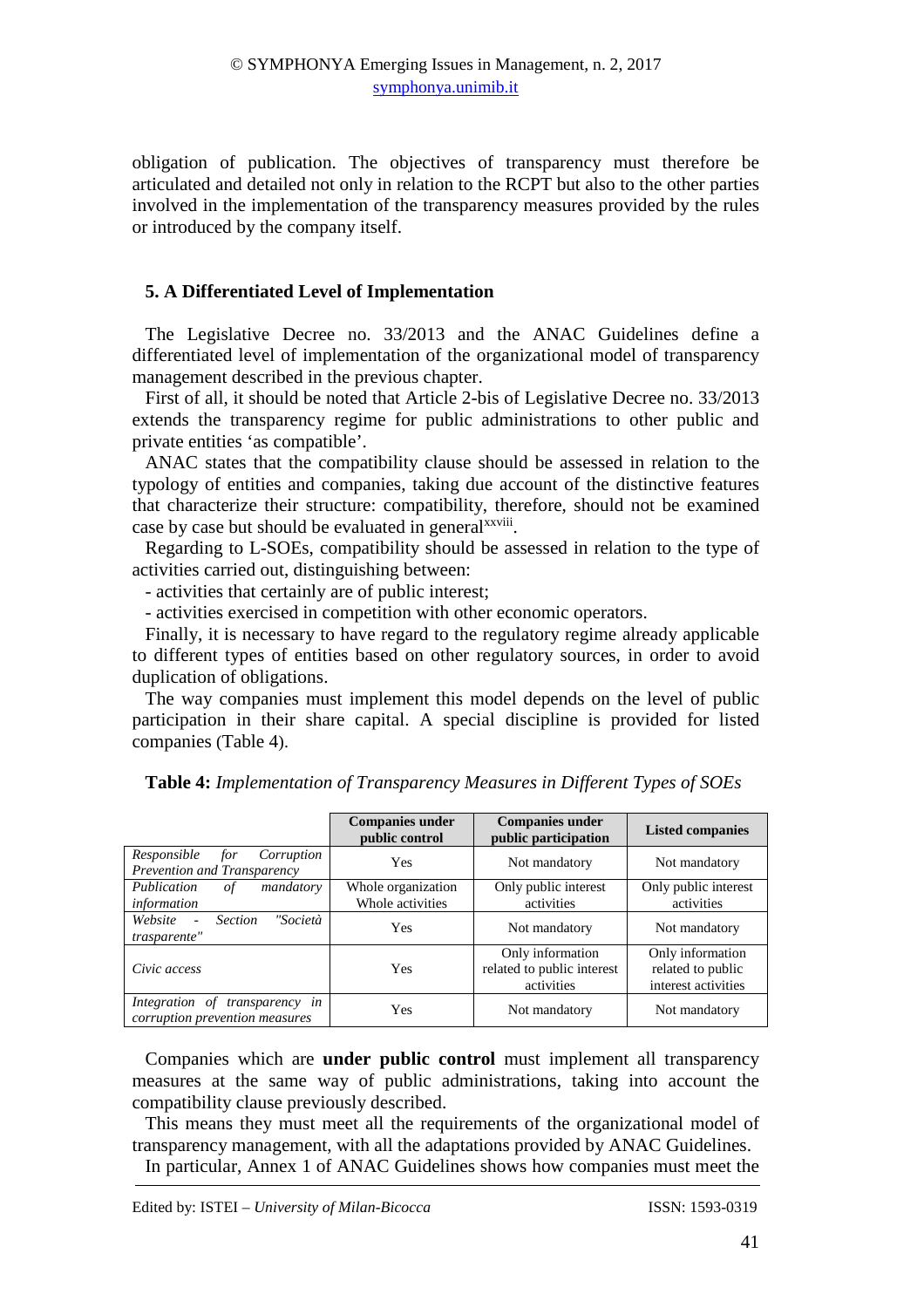various disclosure requirements, by adapting the type of information required in their context.

**Companies under public participation**, in the absence of public control, are characterized by a lighter implementation of the organizational model of transparency.

They are not required to nominate the RCPT, but may still locate that figure within their autonomy, preferably in compliance with the ANAC Guidelines.

However, they should provide, in their organization, a function of monitoring and certifying compliance with the publication requirements. As with companies under public control, this function must be preferably entrusted to the Supervisory Body under Leg. Decree no. 231/2001, without prejudice to the internal organizational choices considered most appropriate, given the need to limit organizational costs and to simplify and to enhance existing control systems.

The implementation of publication requirements is limited to 'public interest activities governed by national or European Union law'† .

Implementation of civic access also meets this limit.

These companies are not obliged to implement the discipline on corruption prevention.

However, the ANAC suggests that the participating public administrations promote the adoption of the 'Model 231'. Also in this case, according to the ANAC guidelines, this model should be integrated, preferably in a special section, with organizational and management measures proper to prevent corruption in their activities‡ .

As far as transparency is concerned, even if they are not obliged to draw up a specific document integrating corruption prevention measures into the 'Model 231', these companies should fully regulate how to ensure the correctness and timeliness of information flows and civic access to data by publishing on their institutional site the names of the persons responsible for the transmission and publication of the data and documents, as these are activities subject to the law.

With reference to **listed companies**, article 2-bis of Leg. Decree no. 33/2013 provides for a specific regime based on two principles:

- a) the exclusion of listed companies from the strict rules applied to companies under public control;
- b) the use of the definition of 'listed company' adopted by Leg. Decree no. 175/2016.

According to the interpretation of article 2-bis para. 2 provided by the ANAC guidelines, listed companies (controlled or participated by public administrations) remain, in any case, subject to the regime of public-participation companies, referring solely to activities of public interest, not to all activities or to whole organization.

This means that they must implement the transparency organizational model at the same way of non-listed companies only participated by public administrations.

The choice of providing a 'lighter' public transparency regime for listed stateowned companies (centrally and locally owned):

a) is consistent with the choice made by the legislator on the rationalization of

 $\overline{\phantom{a}}$ 

<sup>†</sup> See chapter 3.2.

<sup>‡</sup> ANAC 2017, p. 24.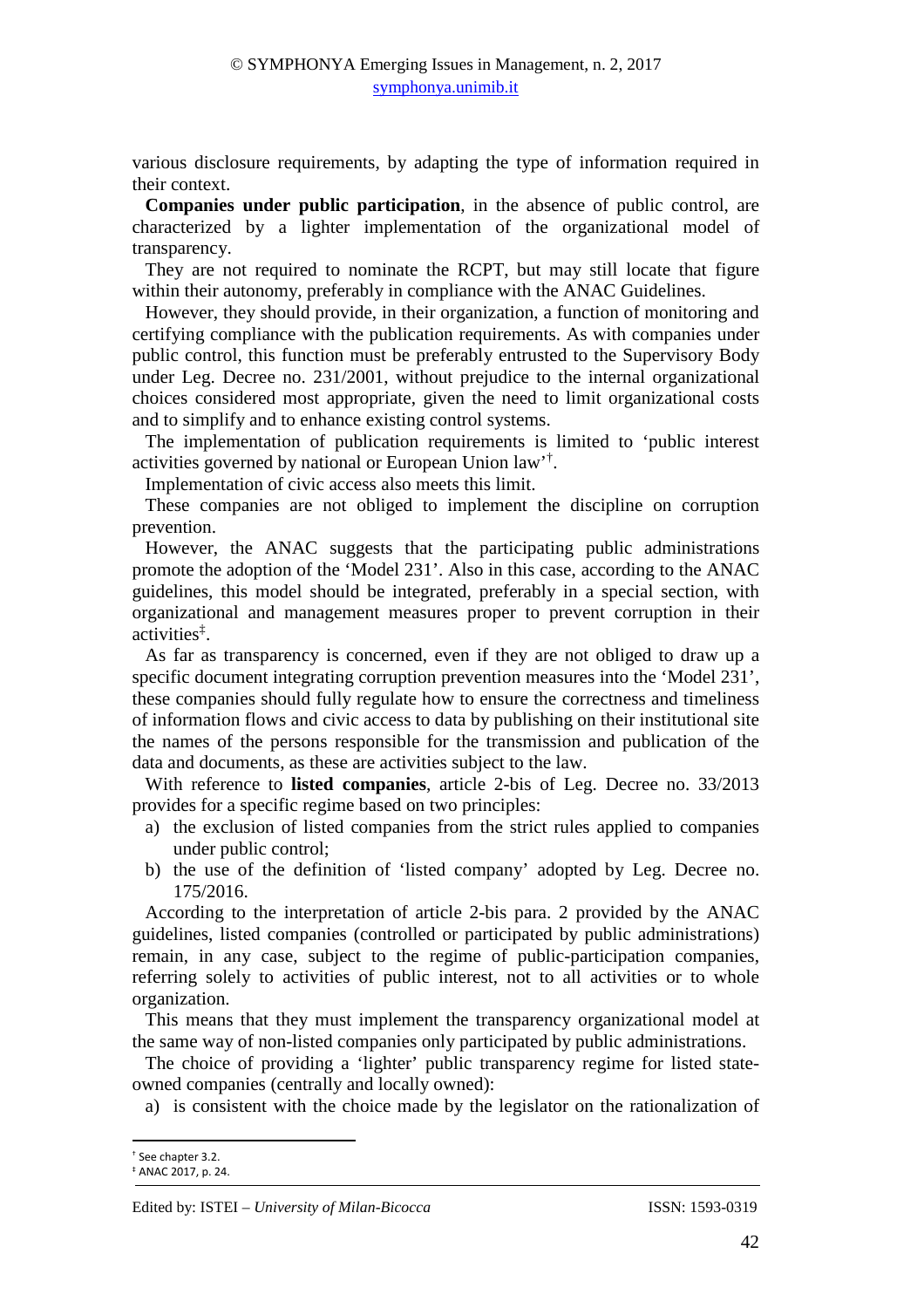SOEs. In the broad definition of art. 2, para. 1, lett. p) of Leg. Decree no. 175/2016, listed companies are excluded from the application of the rules on the reorganization of the presence of public administrations in companies.

- b) can be justified by the fact that these companies are considered to have been fully and effectively privatized, and therefore excluded from the perimeter of the public sector;
- c) must be considered in the light of the fact that, as listed, such companies are subject to a specially qualified transparency regime.

The approach taken by the Italian legislator on the transparency of L-SOEs can therefore be summarized in these key points:

- a) a transparency regime similar to that of public administrations for unlisted companies that are under public control. These companies are completely assimilated to public administrations;
- b) a 'public' transparency regime limited to public interest activities for listed companies held by public administrations. For these companies, this regime is supplemented by the transparency and disclosure measures generally provided for listed companies;
- c) a 'public' transparency regime limited to public interest activities for unlisted companies with public participation but not control. For these ones, the choice to maintain public participation should be assessed in accordance with the rules of Leg. Decree no. 175/2016 on the rationalization of publicly owned companies.

### **Bibliography**

- ANAC (2015). *Guidelines for the implementation of legislation on the prevention of corruption and transparency by companies and entities under private law controlled and participated by public administrations and public economic entities*, Resolution no. 8/2015, (www.anticorruzione.it), June 2015.
- ANAC (2017). *Update of the Guidelines for the implementation of legislation on the prevention of corruption and transparency by companies and private-law entities controlled and participated by public administrations and public economic bodies*, Resolution no. 1134/2017, (www.anticorruzione.it), 26/4/2017.
- Appolloni A., Risso M., Zhang T. (2013). Collaborative Approach for Sustainable Auditing of Global Supply Chains*, Symphonya. Emerging Issues in Management (symphonya.unimib.it)*, 2, 19 - 31

http://dx.doi.org/10.4468/2013.2.02appolloni.risso.zhang

Arrigo E. (2006). Code of Conduct and Corporate Governance, *Symphonya. Emerging Issues in Management (symphonya.unimib.it)*, 1, 93-109.

http://dx.doi.org/10.4468/2006.1.07arrigo

- Brondoni S.M. (2015). Global Networks, Outside-In Capabilities and Smart Innovation, Symphonya. Emerging Issues in Management (symphonya.unimib.it), n. 1, pp. 6 – 21. http://dx.doi.org/10.4468/2015.1.02brondoni
- Brondoni S.M. (2014). Global Capitalism and Sustainable Growth. From Global Products to Network Globalisation, Symphonya. Emerging Issues in Management (symphonya.unimib.it), n. 1, pp. 10 – 31.

http://dx.doi.org/10.4468/2014.1.02brondoni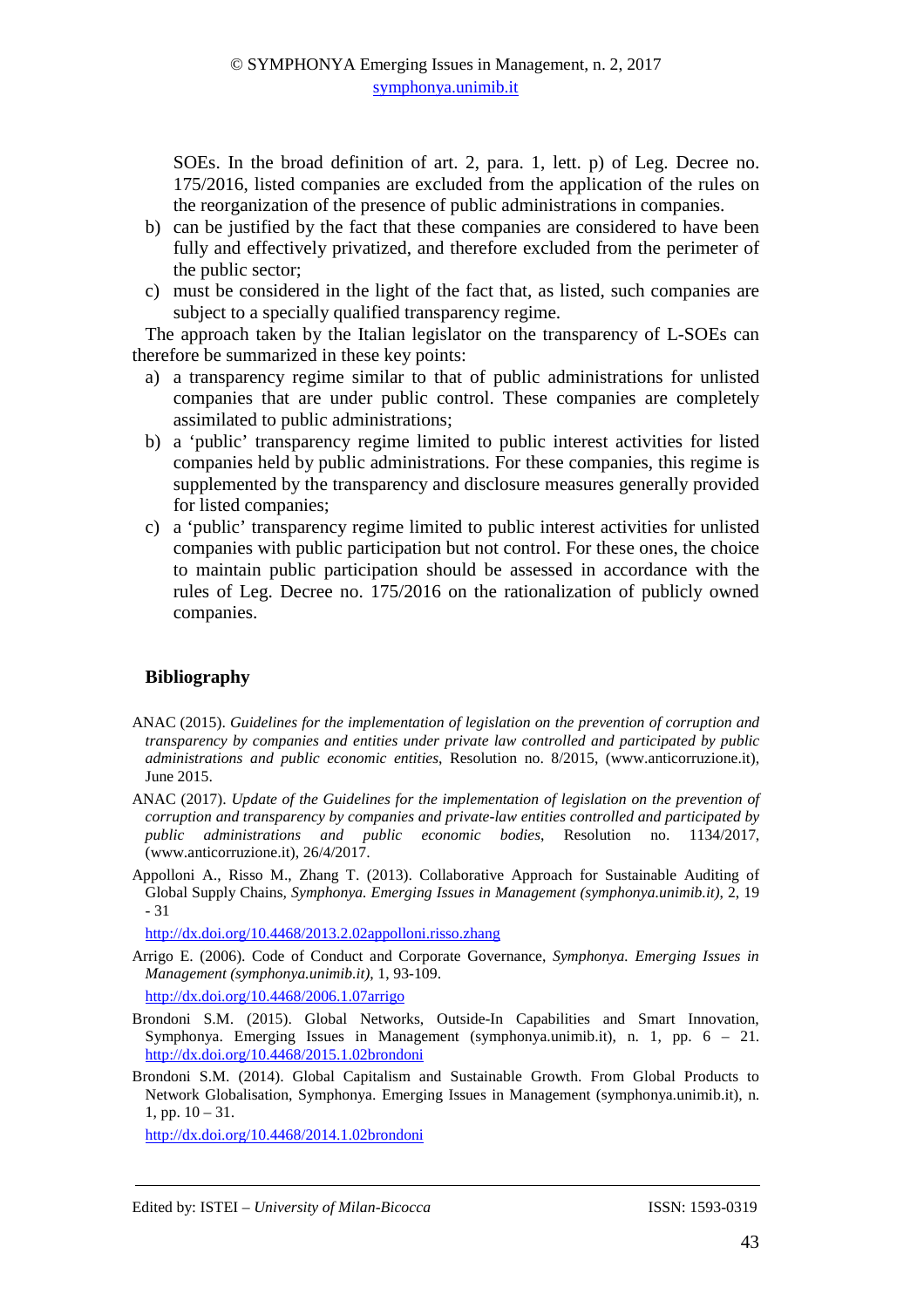Brondoni S.M. (2006). Managerial Corporate Governance Communication, *Symphonya. Emerging Issues in Management (symphonya.unimib.it)*, 1, 8-23.

http://dx.doi.org/10.4468/2006.1.02brondoni

- Corte dei conti (2016). *Gli organismi partecipati dagli Enti territoriali Osservatorio sugli organismi partecipati/controllati dai Comuni, Province e Regioni e relative analisi*, Corte dei conti, Sez. Autonomie, Del. no. 27/2016.
- European Commission (2016a). *Local State-Owned Enterprises in Italy: Inefficiencies and Ways Forward*, Economic Brief 010, April 2016.
- European Commission (2016b). *Country Report Italy 2016*, SWD(2016) 81 final, Brussels, 26/2/2016.
- Gnecchi F. (2006). Corporate Governance Communication, *Symphonya. Emerging Issues in Management (symphonya.unimib.it)*, 1, 47-61.

http://dx.doi.org/10.4468/2006.1.04gnecchi

- OECD (2015). *OECD Guidelines on Corporate Governance of State-Owned Enterprises*, p. 14, (www.oecd.org), July 2015.
- OECD (2016a). Summary Record of the OECD Integrity Forum Session, *In the Public Interest: Preventing Corruption in State-Owned Enterprise* (www.oecd.org), April 2016.
- OECD (2016b). *Transparency and disclosure measures for state-owned enterprises (SOEs): Stocktaking of national practices*, (www.oecd.org), June 2016.
- Salvioni D. M. (2010), Intangible Assets and Internal Controls in Global Companies, Symphonya. Emerging Issues in Management, n. 1, p. 39-51. http://dx.doi.org/10.4468/2010.2.04salvioni
- Salvioni D. M., Bosetti L. (2014), Sustainable Development and Corporate Communication in Global Markets, Symphonya. Emerging Issues in Management *(symphonya.unimib.it)*, 1, 1-19. http://dx.doi.org/10.4468/2014.1.03salvioni.bosetti
- Salvioni D.M., Astori R. (2013), Sustainable Development and Global Responsibility in Corporate Governance, Symphonya. Emerging Issues in Management *(symphonya.unimib.it),* 1, 28-52. http://dx.doi.org/10.4468/2013.1.03salvioni.astori
- Salvioni D. M., Bosetti L. (2006), Corporate Governance Report and Stakeholder View, Symphonya. Emerging Issues in Management *(symphonya.unimib.it),* 1, 24-46. http://dx.doi.org/10.4468/2006.1.03salvioni.bosetti
- Sturesson, J., McIntyre, S., & Jones, N.C., (2015). State-Owned Enterprises Catalysts for public value creation?, PwC, www.psrc.pwc.com, April 2015.
- Tu W. (2011). Assessing Urban Environmental Management Practice with a Scalar Approach. The Shanghai Case, *Symphonya. Emerging Issues in Management (symphonya.unimib.it)*, 2, 60-74 http://dx.doi.org/10.4468/2011.2.06tu

#### **Notes**

l

<sup>&</sup>lt;sup>i</sup> SOEs can be defined as enterprises where the state has significant control through full, majority, or significant minority ownership. In this definition we include SOEs which are owned by the central or federal government, as well as SOEs owed by regional and local governments.

By defining L-SOEs, we focus on enterprises wholly or partially owned by local governments, at the regional, provincial and municipal level.

<sup>&</sup>lt;sup>ii</sup> "To prevent corruption in SOEs, corporate structures must be clearly delineated from general government. As owners, the governments should have control—but the right form of control, for example via government directors on the board. Their roles and responsibilities, however, should be distinguished from the professional management of the SOE. SOEs should also apply international rules on transparency and disclosure and should have strong internal audit functions that report to the audit committee of the board" OECD (2016a), Summary Record of the OECD Integrity Forum Session, "In the Public Interest: Preventing Corruption in State-Owned Enterprises" (www.oecd.org), April 2016.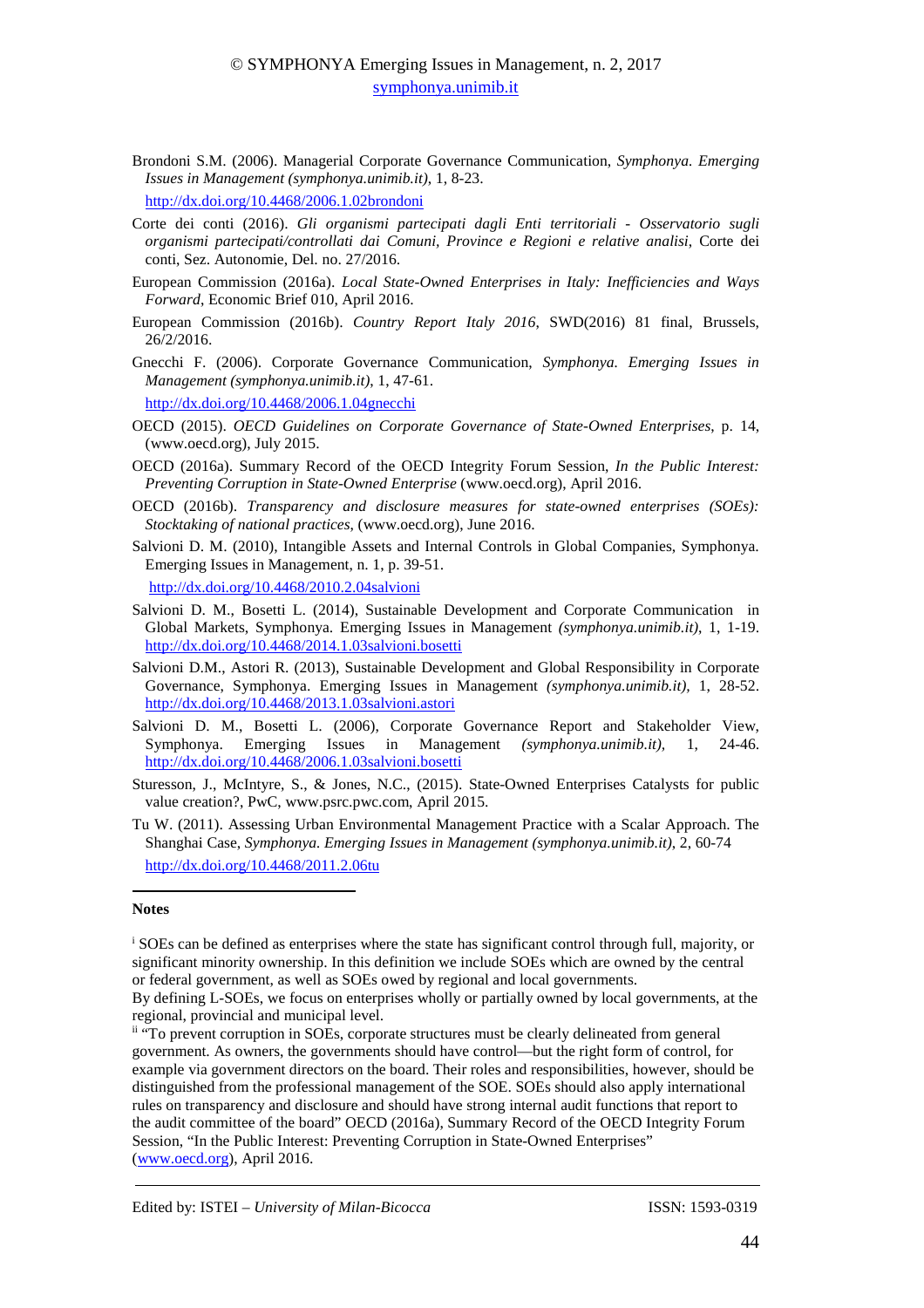### © SYMPHONYA Emerging Issues in Management, n. 2, 2017 symphonya.unimib.it

iii OECD SOEs Guidelines define a SOE as any corporate entity recognised by national law as an enterprise in which the state exercises ownership. "This includes joint stock companies, limited liability companies and partnerships limited by shares. Moreover, statutory corporations, with their legal personality established through specific legislation, should be considered as SOEs if their purpose and activities, or parts of their activities, are of a largely economic nature" OECD (2015), "OECD Guidelines on Corporate Governance of State-Owned Enterprises", p. 14, (www.oecd.org), July 2015.

The Guidelines are generally not intended to apply to entities or activities whose primary purpose is to carry out a public policy function, even if the entities concerned have the legal form of an enterprise. As a guiding principle, those entities responsible for the ownership functions of enterprises held at subnational levels of government should seek to implement as many of the recommendations in the Guidelines as applicable. OECD (2015), p. 16.

iv OECD (2015), p. 24.

<u>.</u>

v OECD (2015), p. 24.

vi For SOEs of a small size not engaged in public policy activities, disclosure requirements should not be so high as to effectively confer a competitive disadvantage. Conversely, where SOEs are large or where state ownership is motivated primarily by public policy objectives, the enterprises concerned should implement particularly high standards of transparency and disclosure. On one hand, SOEs should face at least the same disclosure requirements as listed companies. But on the other hand, disclosure requirements should not compromise essential corporate confidentiality and should not put SOEs at a disadvantage in relation to private competitors. vii OECD (2016b), Transparency and disclosure measures for state-owned enterprises (SOEs): Stocktaking of national practices, p. 9, (www.oecd.org), June 2016. The report makes a comparison between national practices in promoting and implementing transparency and disclosure measures addressed to SOEs, focusing on 12 countries: Argentina, Brazil, India, South Korea, Lithuania,

Malaysia, Mexico, Paraguay, Peru, Philippines, Sweden, Viet Nam.

viii Corte dei conti (2016), "Gli organismi partecipati dagli Enti territoriali - Osservatorio sugli organismi partecipati/controllati dai Comuni, Province e Regioni e relative analisi", p. 3, Corte dei conti, Sez. Autonomie, Del. no. 27/2016.

ix European Commission (2016a), "Local State-Owned Enterprises in Italy: Inefficiencies and Ways Forward", p. 3, Economic Brief 010, April 2016

x European Commission (2016a), p. 3.

xi Corte dei Conti (2016), p. 110.

xii European Commission (2016a), p. 5.

xiii Roots of SOEs' inefficiencies in different countries have been in the spotlight of several studies and discussed on multiple occasions. The debate on the local SOEs in Italy points to a multiform state participation in the economy for different reasons and with no clear orientation. Lack of competition, political interventions, and a complicated regulatory framework, are some of the main reasons of the weakness of SOEs.

"In Italy, a SOE, whether centrally or locally owned, is in principle an entity organized and operating under private law (incl. civil law, company law), as is the case with the ordinary commercial companies that are privately held. A large number of SOEs therefore have the legal form of joint stock companies or limited liability companies. Nevertheless, the Italian legislators have been adding several derogations and special provisions to the said framework, in the view of the public interest usually attached to the operation of SOEs or other objectives pursued. Only listed SOEs demonstrate no significant deviations from privately held companies". European Commission (2016a), p. 7.

 $x$ iv European Commission (2016b), "Country Report Italy 2016", p. 66, SWD(2016) 81 final, Brussels, 26.2.2016.

xv ANAC (Autorità Nazionale Anticorruzione) is the Italian Anticorruption Authority.

xvi The ANAC 2015 Guidelines were released with Resolution no. 8/2015 and were addressed not only to SOEs, but also to other private and public entities controlled or participated by public administrations.

xvii As seen in chapter 2, the Legislative Decree no. 175/2016 defines a set of measures aimed to the rationalisation and the reduction of companies in which public administrations hold participations.